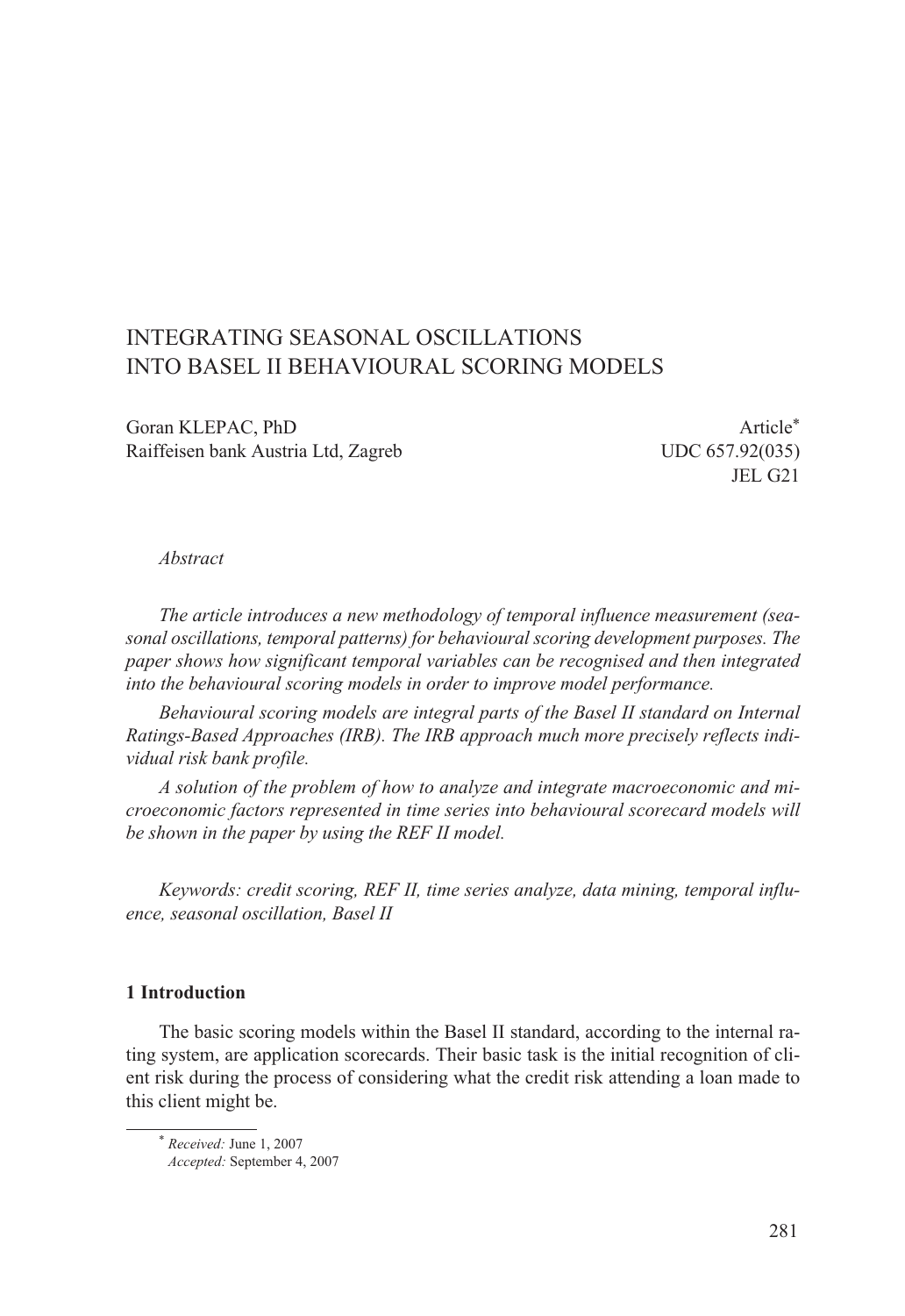Behaviour scorecards are used for predicting potentially risky behaviour (failure to pay liabilities due) on the part of users of risky banking products and services as defined by Basel II standards. For the purpose of the construction of such models information about the behaviour of these clients in the past is used, and an attempt is made to predict the likelihood of risky behaviour in the future, in the continuation of use of these products and services, on the basis of the patterns revealed in the data samples (Thomas, 2002).

With the employment of such models, financial institutions can more easily manage their portfolios. As a portfolio matures over time, the properties of it will change either because of the entry of new clients into the portfolio, or because of the effects of micro-economic and macro-economic factors. Hence, it is necessary periodically to measure these effects on the risks inherent in the portfolio, as well as the strength of these effects.

For this purpose we use behaviour scoring models .

In the development of behaviour scoring models, an integral part of the Basel II standards, on the whole, for predictive purposes, we use derived attributes that demonstrate certain forms of behaviour over some time period, presented in the forms of value variables. This kind of methodology is suitable for the design of scoring models with the use of the usual methods such as binominal logistic regression, neural networks, decision trees and so on.

The traditional approach to the development of behaviour scorecards does not on the whole deal with issues related to the effects of seasonal oscillations on certain forms of risky behaviour (delays in repayments). In the literature, authors are on the whole focused on the creation of a data sample for the construction of a model in which it neglects any seasonal influences on risky behaviour (Siddiqi, 2005; Thomas, 2003). If we want a stable sample, this kind of approach is justified, but it does raise additional issues.

If seasonal oscillations have a strong effect on the portfolio of a client for risky services, and if we nevertheless ignore these seasonal influences, we may well develop a non-transparent scoring model for an outcome period that is shorter or longer than a year. The question arises of why we should not measure these influences and, if they should turn out to be significant, incorporate them into the model in the form of predictive variables, for in this case they will be bound to contribute to the reliability and greater stability of the model.

The key target variable, the state of late payments (defaults) can be observed as a time series, and it is possible to measure seasonal influences, and integrate them into the scoring model in proportion to the degree of impact revealed.1

Furthermore, macroeconomic phenomena such as exchange rate fluctuations, increased rates of unemployment and falls of solvency can also have an important effect on variations of the degree of credit risk.

In the case of the estimated influence of macroeconomic factors presented in the form of temporal series on the risky behaviour of clients, by integrating them as predictive variables, we can also increase the degree of transparency and reliability of the scoring mo-

<sup>&</sup>lt;sup>1</sup> According to Basel II standards default is lateness in meeting monetary liabilities of 90 or more days.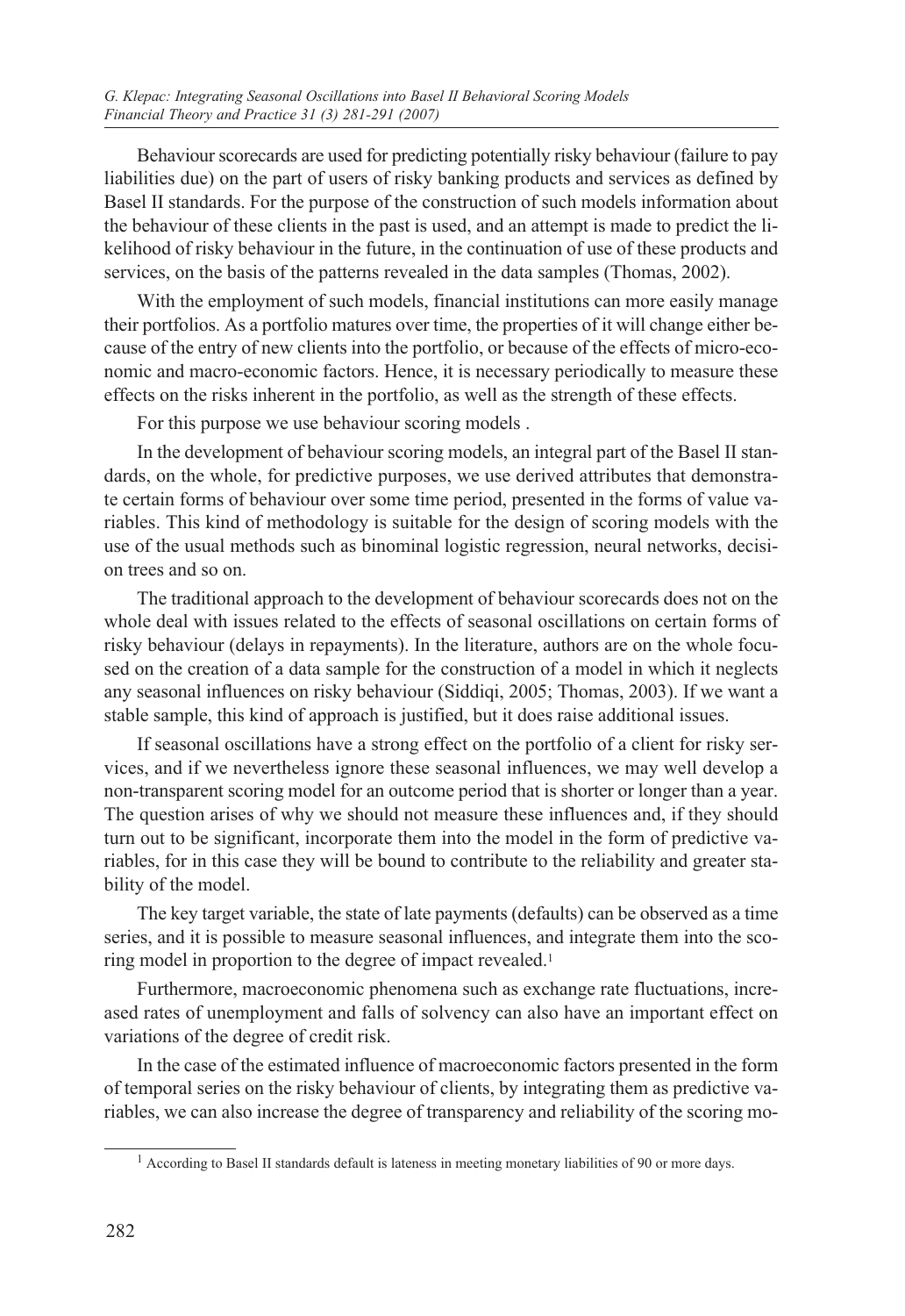dels that take into account debtor behaviour (for example, softening of the kuna against the euro will result in an increased risk of repayment of loans with a foreign currency clause expressed in euros).

One of the possible reasons for the traditional habit of avoiding modelling seasonal influences and macroeconomic indicators presented in the form of time series lies in the fact that there are problems about how to integrate time series into classic scoring models. These problems do not come out only in scoring, but are also characteristic and frequently mentioned in data mining (Berry, 1997; Han, 2001; Pyle, 2001; Williams, 2002 ).

In order successfully to settle the problem of integrating time series into classical scoring models and to increase the degree or reliability of the said models, the REF II model of temporal series transformation will be employed (Klepac, 2005; 2006).2

 The introduction of seasonal variables into scoring models that take debtor behaviour into account requires a new approach to the creation of the sample for the implementation of the analysis, because in the outcome period it is necessary to devote additional attention to the period in which the debtor gets into default. This means it is necessary to record not only whether a state of default has arisen in the outcome period, but also when.

# **2 Transformation of time series in the REF II model**

A precondition for the integration of seasonal variables into scoring models is that they be transformed into an REF II model, which takes place in several steps (Klepac, 2005; 2006).

We can state a time series to be a series of values S (S1...Sn), where S represents the time series (S1…Sn) elements of the series S. Let us look how this appears in eight basic steps:

### • Temporal interpolation (1)

The formation of an independent temporal sequence Vz (vi1, ….,vin) at the interval <1..n> (days, weeks, months, quarters, years) with values 0. On the basis of a sequence formed in this way it is necessary to interpolate the missing values into  $S(S1,...,Sn)$  with 0 on the basis of the Vi sequence formed. The result of this treatment is the sequence S( s1,..,Sn) with interpolated missing values from the sequence Vi(Vi1,..,vin).

• Temporal granulation (2)

In this step we define the degree of the condensation of the temporal series  $S(s1, \ldots sn)$ ) that is located in the elementary temporal unit (the day, week, month…). We condense elements of the existing temporal series with the use of statistical functions such as sum, average values and mode at the level of the granulated segment. In this way we can reduce the time series to a greater degree of granulation (days into weeks, weeks into months), and obtain a time series S(s1,..,sn) with a great degree of granulation.

Depending on the objectives, we can return to this step during the analysis process, which assumes the obligatory repeat implementation of the processes described in the following steps.

<sup>&</sup>lt;sup>2</sup> REF is an acronym derived from Rise, Equal Fall, while II marks the second generation model.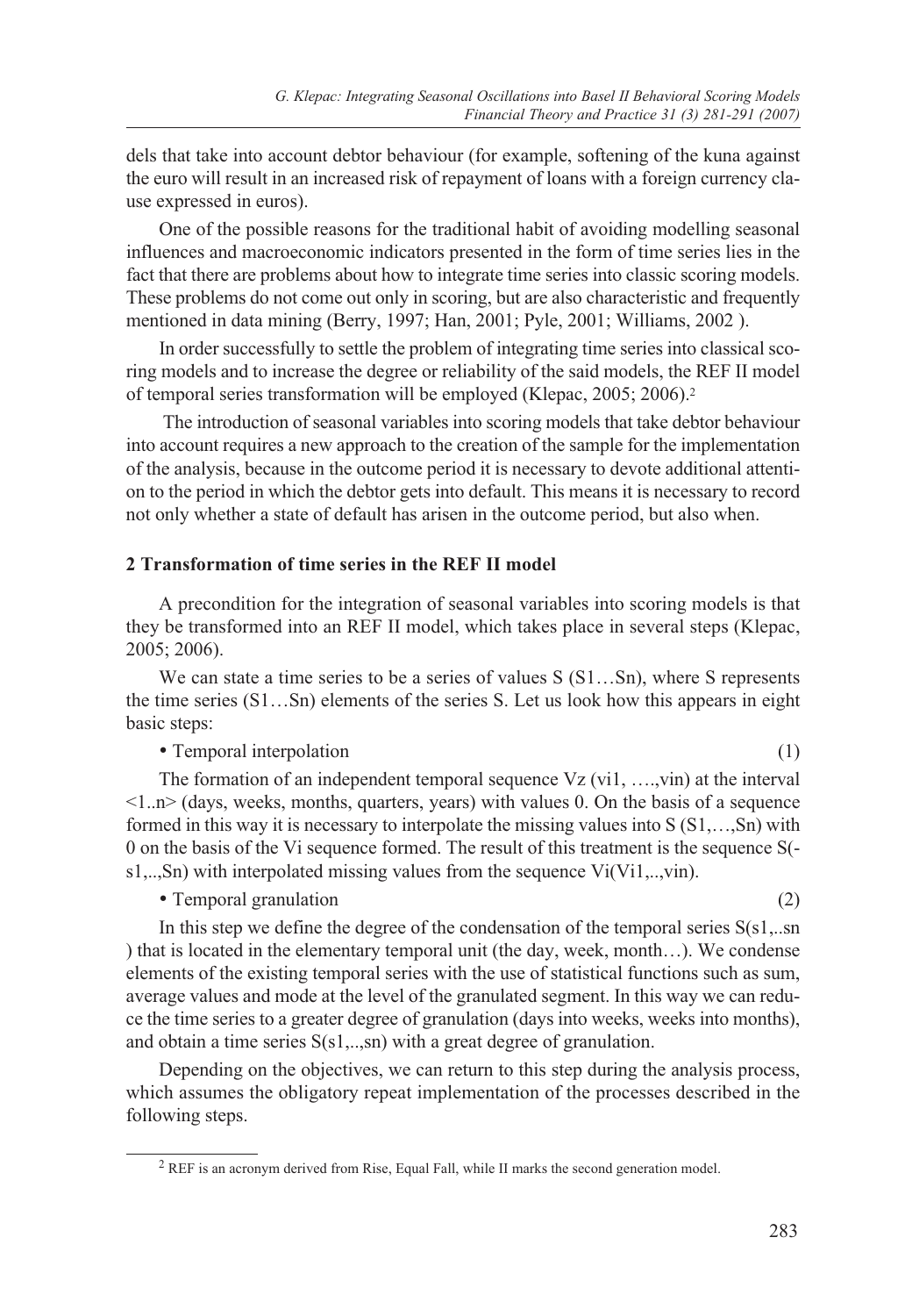#### • Standardising (3)

The standardising procedure implies the transformation of the time series S(s1,..,sn) into the time series  $T(t_1, \ldots, t_n)$ , in which every element of the sequence is subject to the min-max standardisation procedure at the interval of  $\leq 0.1$  as follows

- Time series T consists of the elements (t1,..,tn), in which ti is counted as ti=((si $min(S)/max(S)$ -min(S)), where  $min(S)$  and  $max(S)$  are the minimum and maximum values of time series S.
- The time shift between the elementary samples (the criterion of temporal complexity) of the segment of the X axis is defined as  $s \, d((ti,ti+1)=a$
- Transformation into REF notation according to the formula  $Tr=ti+1-ti$  Tr  $> 0$  $\Rightarrow R$ ; Tr< 0  $\Rightarrow$ F; Tr=0  $\Rightarrow$ E, where Yi are elements of the sequence Ns (4)
- Computation of slope on the basis of the angle (5)

Coefficient of angle movement=>

 $Tr > 0$  (R) Coefficient = t i + 1 - t i

$$
Tr \le 0 \text{ (F) Coefficient} = t i - t i + 1
$$

 $Tr = 0$  (E) Coefficient = 0

• Computation of area under the curve (6)

Numerical integration using the rectangle method

$$
p = ((t i^* a) + (t i + 1^* a))/2
$$

• Creation of time indexes (7)

The construction of a hierarchical tree of indexes depending on the character of the analysis, where an element of the structured index can be an attribute such as client code.

```
• Creation of classes (8)
```
The creation of derived values of attributes on the basis of the area below the curve and movement of angle. It is possible to create classes with the use of crisp or fuzzy logic.

These eight fundamental steps are the basic for the algorithmised procedure on which the REF II model is based; the ultimate result of this is the formation of a transformation matrix. The transformation matrix is the basis for the implementation of subsequent analytical procedures in the analysis of the time series.

The REF II model is at base a concept composed of three subunits (REF, area beneath the curve, and the coefficient of angle movement), the primary objective of which is the transformation of a time series into a sequence of indicators that unambiguously define the time series. REF, area under the curve, and coefficient of angle movement are indicators that do unambiguously describe the segment of the time series, and a number of such sections will together make up the transformed time series. Such a sequence of indicators is sequenced according to the order appearing in the unit of time and united into a joint conceptual structure of a transformed time series that we can call the transformation matrix.

A depiction of this structure is given in Table 1: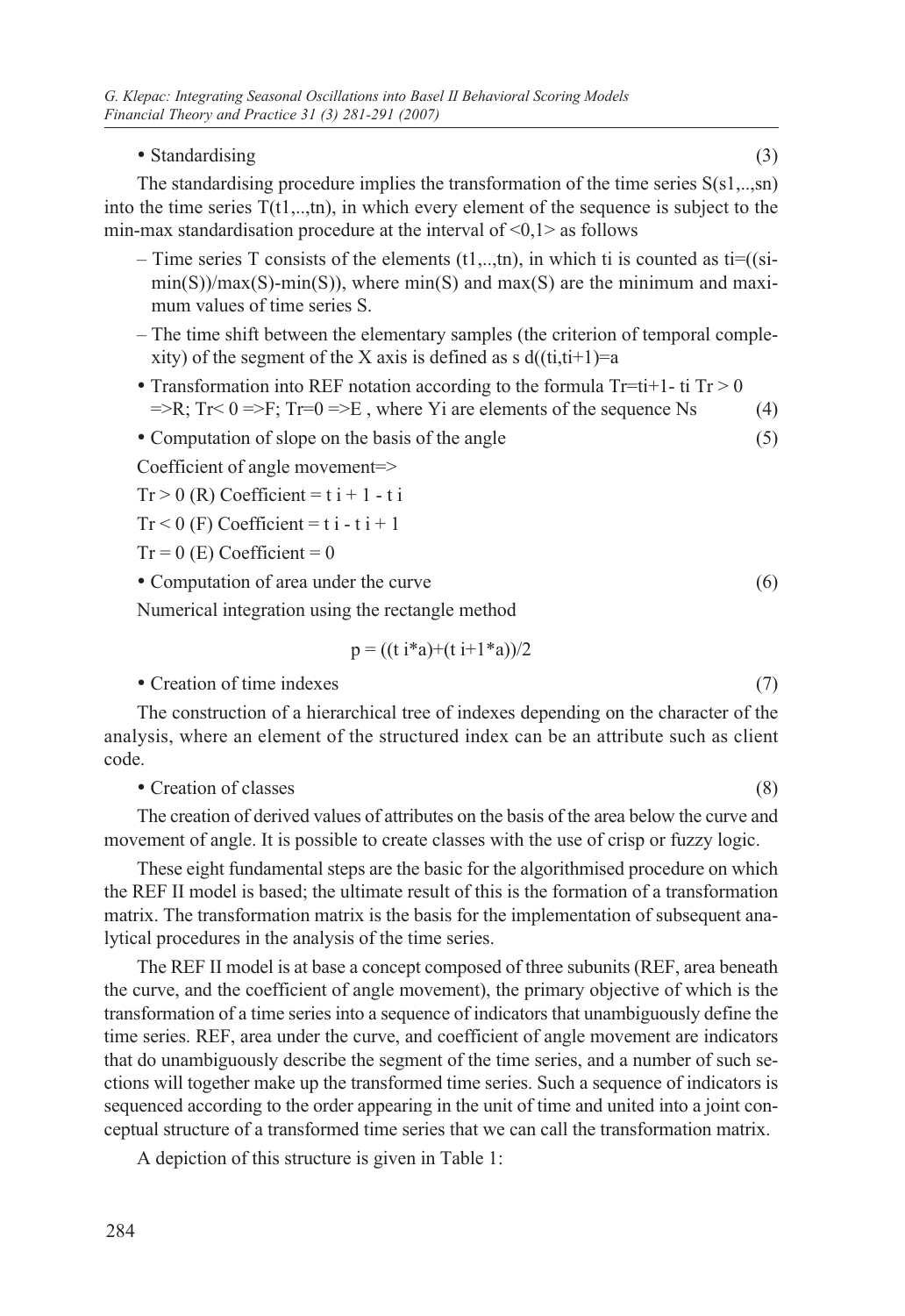| Time segment index            |         |                  |         | In               |
|-------------------------------|---------|------------------|---------|------------------|
| <b>REF</b> notation           | $REF$ 1 | REF <sub>2</sub> | $\cdot$ | REF <sub>n</sub> |
|                               |         |                  | .       |                  |
| Coefficient of angle movement | KKO 1   | KKO <sub>2</sub> | .       | KKO <sub>n</sub> |
| Area of time segment          |         | р2               | $\cdot$ | Pn               |

#### *Table 1 Transformation matrix*

*Source: authors calculation*

Time segment indicators are calculated on the basis of the coordinates of the two adjacent values in the time series. Thus for example a section with the index I1 is formed on the basis of the value of the coordinates of time series t0 and t1. The time segment index is used for an unambiguous identification of the time segment so that it can be analysed, i.e., so that the basic sample can be created.

Indexes can be complexly structured and can contain hierarchical elements, belonging elements, and conjunctive elements to other data sources.

The elements covered in the preceding table represent the basis of the REF II model, and with them it is possible to describe a curve unambiguously and to carry out all the analysis for the sake of which the model was developed. As well as those described it is possible to comprehend derived indicators, but that depends on the character of the analysis. After the transformation of the time series via REF II, we can obtain the transformed time series as shown in Table 1.

# **3 Measurement of microeconomic and macroeconomic seasonal impacts on meeting liabilities**

Timely meeting of due liabilities of risky banking services may depend on the profile of the client and the part of the year in which the user has to meet its liabilities. There must be some profiles of clients whose behaviour is determined by, for example, the season of the Christmas and New Year festivities, or by the season of the summer holidays.

These impacts on the risk of meeting liabilities that have fallen due is more or less expressed depending on the market segment that constitutes our client portfolio. Using the REF II model we can measure how much promptness in repayment of loans is affected by seasonal factors in the segment for which the behavioural scoring model was developed. We can classify this kind of impact among microeconomic temporal factors for they are characteristic of a given segment at the level of the financial institution observed.

Exchange rate oscillations can also have an important effect on the promptness with which due liabilities are met with respect to risky banking services bound to a foreign currency. Exchange rates can be seen in the form of time series, and via the REF II model their impacts on the risk of liabilities not being met can be measured. We can classify this kind of impact among macroeconomic temporal factors. As well as exchange rate oscillations, we can measure trends in the rate of unemployment, or perhaps the liquidity of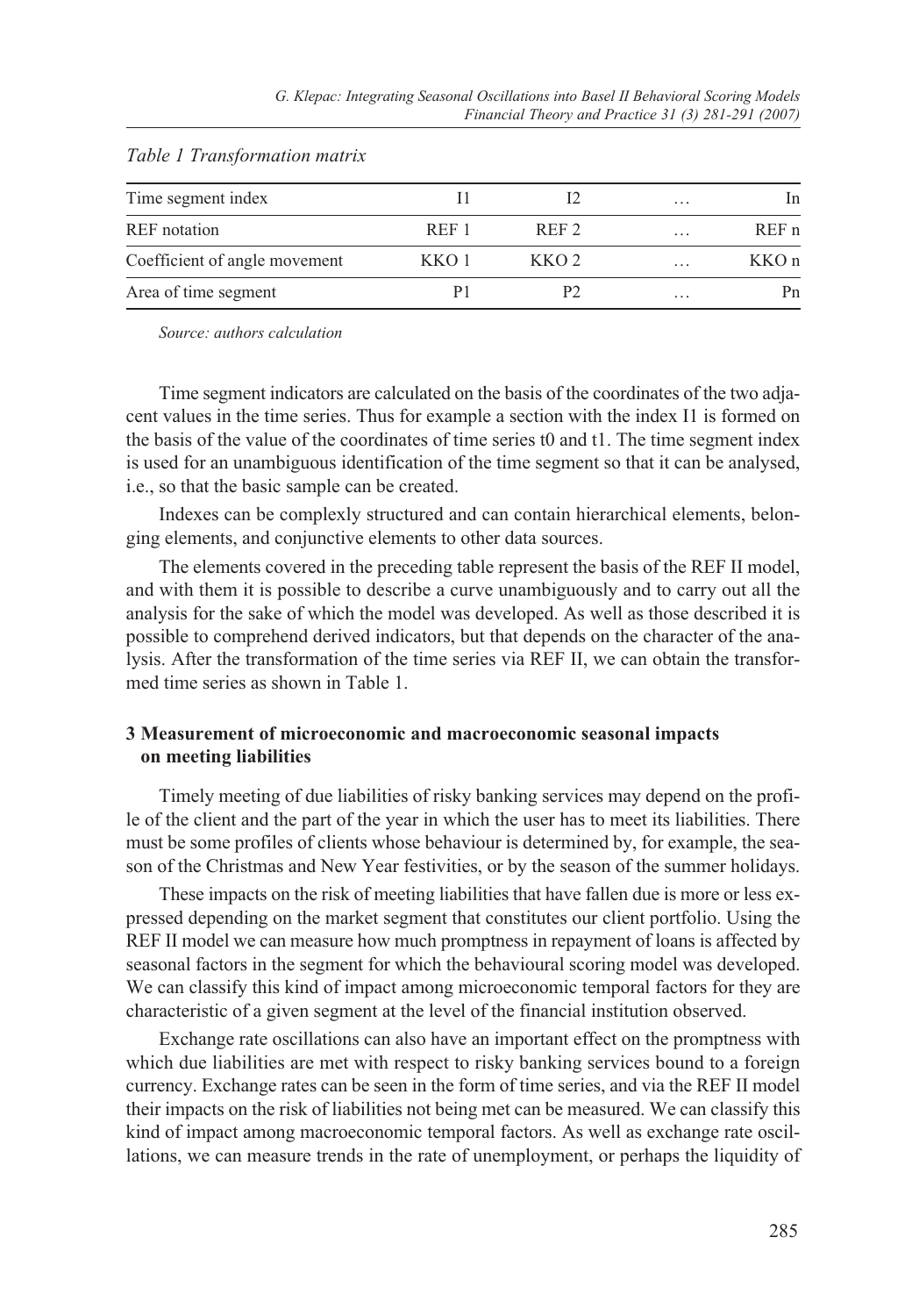the sector in which the risky services work (on the basis of segmentation) and thus it is possible to measure the promptness with which due liabilities are met. The Basel II methodology allows the development of scoring at the level of certain asset class segments, where among other things sectors of the economy can be criteria for the implementation of segmentation.

These indicators can be combined with the traditional variables that are used during the development of scoring models that take into account debtor behaviour such as: number of defaults in a given period, total number of days late in a given period, number of days elapsed since emerging from the last default state and so on.

During measurement of the relevance of attributes and univariate analysis we usually rely on weight of evidence (WE) and information value (IV) (Siddiqi, 2005; Thomas, 2002).

Although traditional techniques for developing scoring imply the application of these variables, it is important to mention that after their computation for the understanding and profiling of the conduct of a risky client it is essential to find out the logical connection among the analysed factors and the default indicator. The possibility for the logical interpretation of the risk factors is a crucial component while choosing the variables for the creation of the model. On the whole the aim is to produce a logical explanation of the dependence of each of the variables that form part of the model.

The introduction of seasonal variables into scoring models can be very difficult.

| Months    | Default            |                   | Analysis of relevance |          |
|-----------|--------------------|-------------------|-----------------------|----------|
|           | Rising trend $(R)$ | Falling trend (F) |                       |          |
|           | $(\%)$             | $(\%)$            | <b>WE</b>             | IV       |
| January   | 8.0                | 4.0               | $-0.693150$           | 0.027726 |
| February  | 10.0               | 9.0               | $-0.105360$           | 0.001054 |
| March     | 13.0               | 6.5               | $-0.690400$           | 0.044752 |
| April     | 6.0                | 7.0               | 0.154151              | 0.001542 |
| May       | 6.7                | 9.0               | 0.295117              | 0.006788 |
| June      | 9.0                | 10.0              | 0.105361              | 0.001054 |
| July      | 9.3                | 36.0              | 1.353505              | 0.361386 |
| August    | 5.0                | 6.5               | 0.265116              | 0.004024 |
| September | 3.0                | 8.0               | 0.980829              | 0.049041 |
| October   | 20.0               | 2.0               | $-2.302590$           | 0.414465 |
| November  | 5.0                | 1.0               | $-1.609440$           | 0.064378 |
| December  | 5.0                | 1.0               | $-1.609440$           | 0.064378 |
|           |                    |                   |                       | 1.040586 |

*Table 2 Univariate analysis of a time series with the use of the REF II model*

*Source: authors calculation*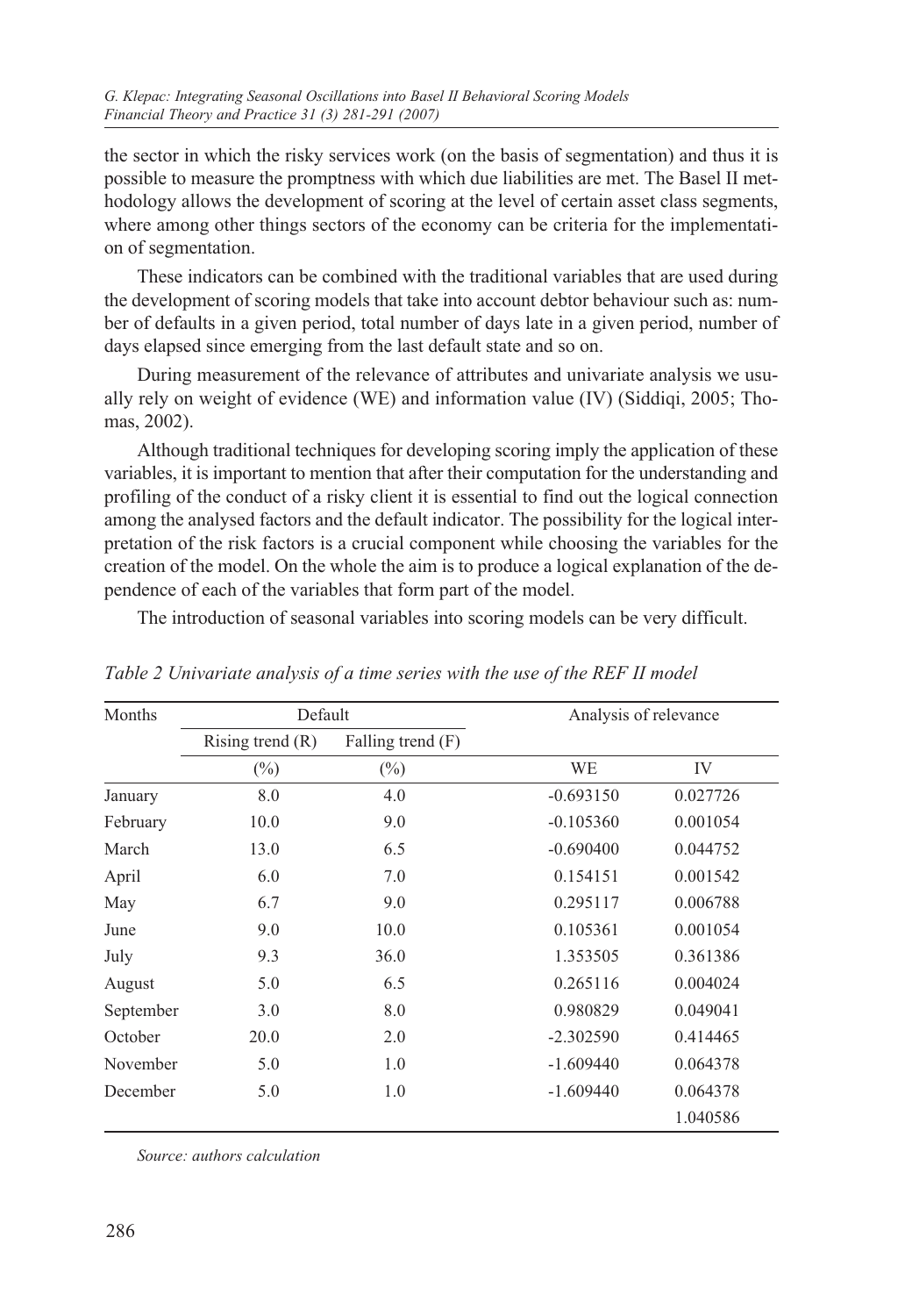In order to avoid this problem it is necessary to transform a time series (default in terms of months) into the REF II model. A time series of default states is created as an aggregation function of the number of default states and cases where no default at the monthly level is recorded. In order to present the methodology, we transform monthly trends of defaults for the previous seven years into REF II notation, which enables the implementation of an analysis of the relevance of attributes to the traditional manner within the scoring model with the use of WE and IV measures. Table 2 illustrates the procedure of univariate analysis of a time series with the use of the REF II model according to formulae / procedures  $(1)$ ,  $(2)$ ,  $(3)$ ,  $(4)$  and  $(5)$ .

From this table it can be seen  $(IV = 1.04)$  how variables of the trend in default state at the monthly level are significant for the creation of debtor behaviour scoring models. It is also seen that during April, May, June and July (WE criteria), we have an expected smaller number of irregular repayments of loans, while at the end and the beginning of the year we can expect a greater probability of irregular loan repayments.

From the microlevel, we can hypothetically explain these end-of-year trends by the New Year holidays and the profile of the clients for loan services within the observed profile. The question arises of how to explain the regular repayments during the summer period. We can assume that this analysis was made on the basis of loan contracts containing a foreign currency clause expressed in euros. If we wanted to carry out a more profound analysis we might analyse the trend in the euro as against the kuna, that is, in other words analyse the seasonal oscillations in this trend.

| Months                            | REF Euro(F) | REF Euro $(R)$ |
|-----------------------------------|-------------|----------------|
| January <sup><math>a</math></sup> | 11.1        | 77.8           |
| February                          | 37.5        | 62.5           |
| March                             | 62.5        | 37.5           |
| April                             | 87.5        | 12.5           |
| May                               | 100         | $\mathbf{0}$   |
| June                              | 87.5        | 12.5           |
| July                              | 87.5        | 12.5           |
| August                            | 37.5        | 62.5           |
| September                         | 37.5        | 62.5           |
| October                           | 37.5        | 62.5           |
| November                          | 37.5        | 62.5           |
| December                          | 37.5        | 62.5           |

*Table 3 Analysis of seasonal oscillations of euro exchange rates against the kuna with the use of the REF II model*

*a The 11.1% in January 1999 is an indeterminate trend because the values for the rate in December 1998 are not available.*

*Source: authors calculation*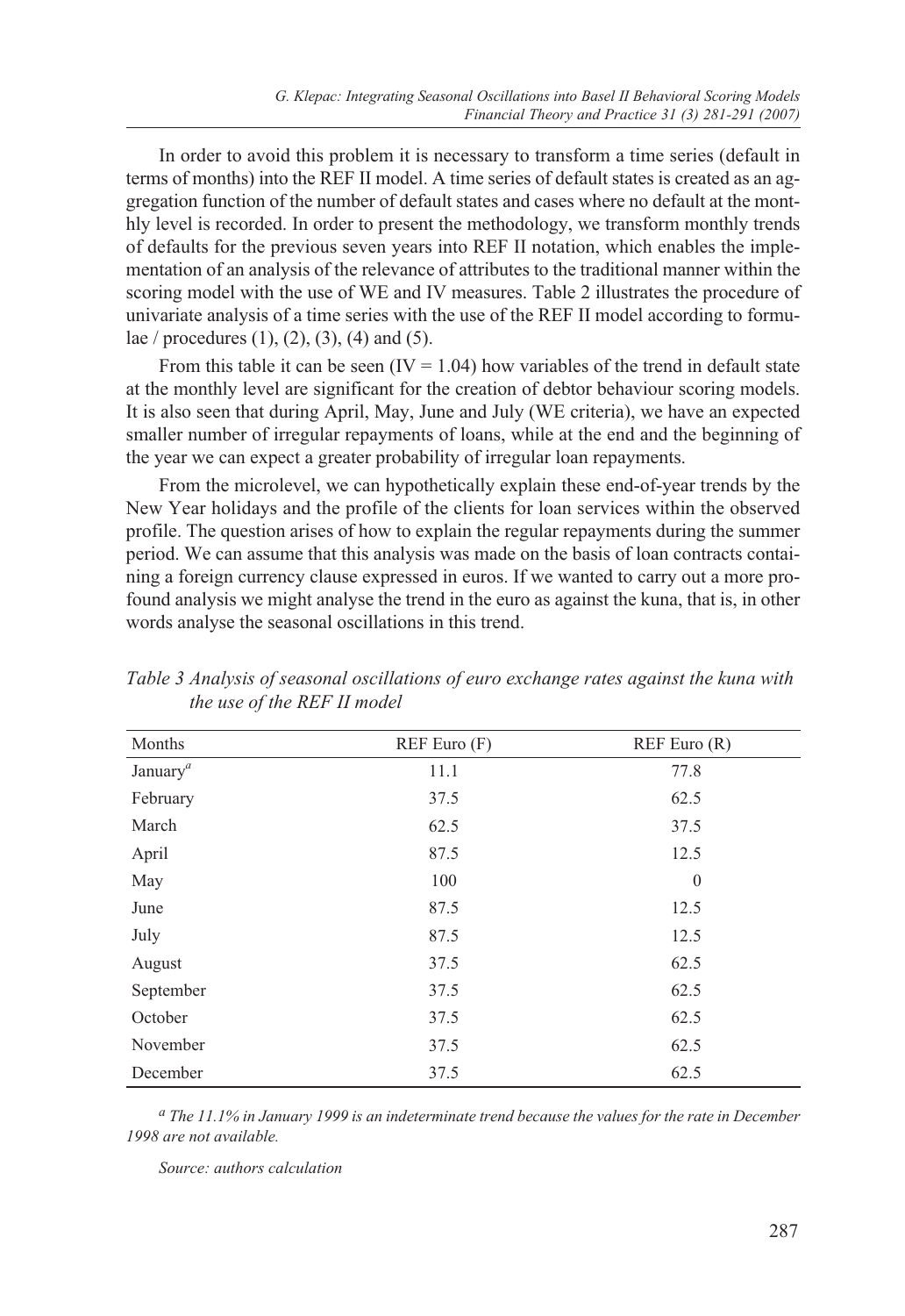The basic transformation into the REF II model is carried out on a time series of euro and kuna exchange rates in the period from January 1999 to January 2007. The time series of exchange rates at monthly levels is obtained as an average of daily mean values of the CNB exchange rate per month in this period. The time series so formed is transformed into REF II notation according to formulae  $/$  procedures  $(1)$ ,  $(2)$ ,  $(3)$ ,  $(4)$ ,  $(5)$ .

For an analysis of seasonal oscillations of the exchange rate a table of the following structure is required.

From this table it can be seen that we can determine with a great degree of certainty that during May the euro will soften against the kuna, and that this trend will with a smaller degree of probability continue through June and July, also being present in April. This analysis shows us the zones of seasonal oscillations. Depending on the acceptable degree of reliability we can accept the hypothesis concerning seasonal oscillations. If this degree of reliability is greater than 85%, then we can accept the seasonal oscillation of the exchange rate hypothesis in the April-July period. Since the REF II model can transform a time series with much greater precision we can make this analysis more accurate by taking into account the area under the curve segment and the precise deviations of the trends. Since our objective here is to present the methodology for integration time series into scoring models, we shall direct our attention primarily to this simple transformation. Of course, we can use the methodology in more complex transformations as well. On the basis of the results obtained we can erect a hypothesis concerning the impact of an oscillation in the exchange rate on the promptness of repayments of loans with a euro-denominated exchange rate clause.

Apart from the impact of exchange rate oscillations, we can also measure the impact of the rate of unemployment of a certain sector in which loan customers prevail, and in the same way we can include other macroeconomic factors into the model, such as solvency, retail price trends and so on.

#### **4 Predictions on the basis of seasonal factors**

It is possible to apply the method of grouping and creating dummy variables during the development of scoring models that do not take seasonal influences into account in the model in which seasonal influences are included.

Dummy variables can be created on the basis of the seasonal variables, in such a way that the dummy variable that relates to, for example, the January-March period takes the value of 1, if it belongs to the January-March period, otherwise it will acquire the value of 0.

The created variables enter the model as predictors after the implementation of correlation analysis and then take part in the creation of the scoring models.

Although situations that correspond with the seasonality of the time series are taken as examples, for a prediction of default state it is possible on the basis of temporal attributes to build in a kind of what-if mechanism. If for example we analyse the rate of solvency within a certain sector that is dominant in the observed portfolio as employer, then this variable can be shown in temporal form.

 With a univariate analysis of a time series so created, according to the previously shown example, we can analysis the size of the effect of a fall on the rate of solvency wit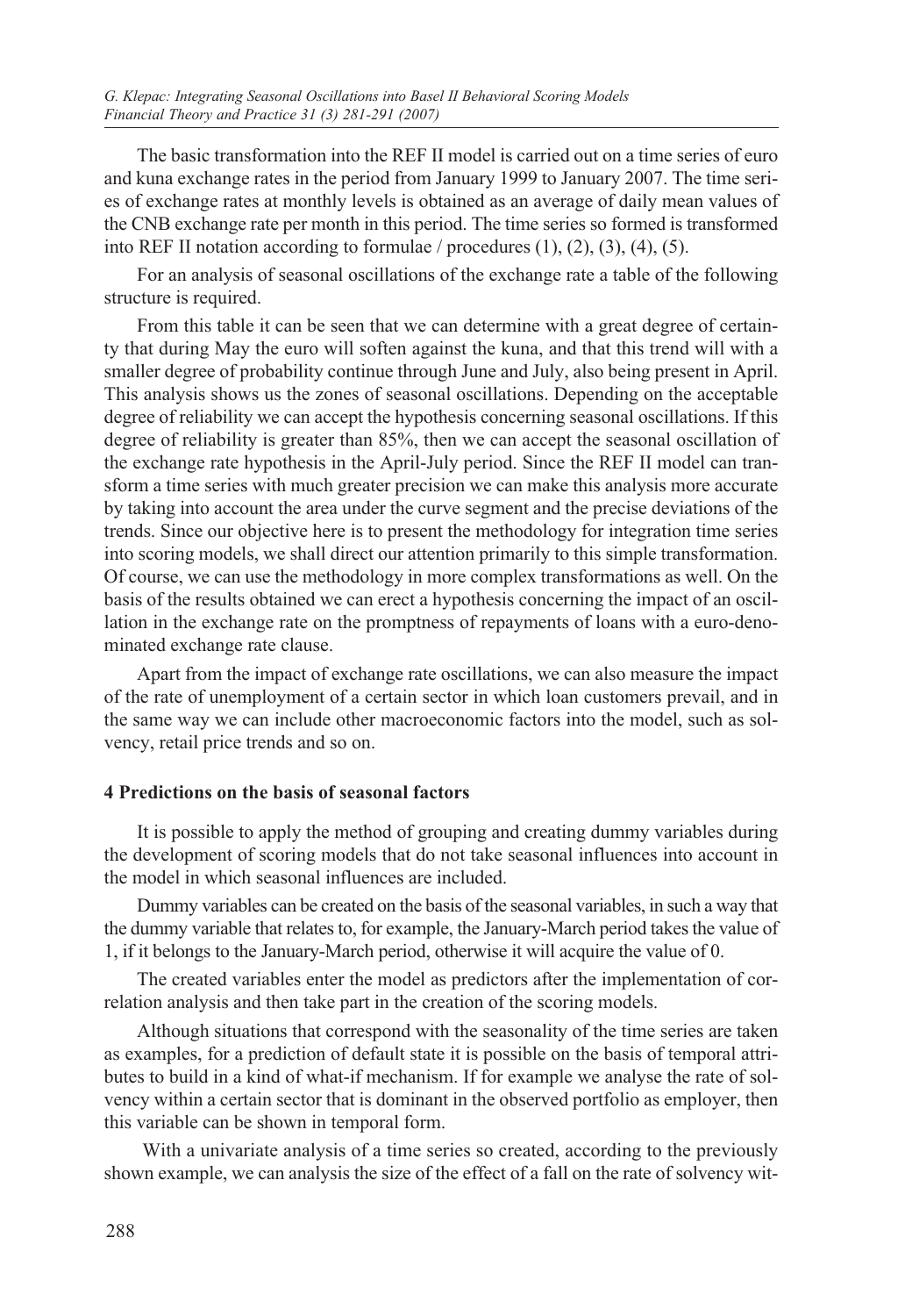hin a given sector at the macroeconomic level on the promptness of repayment of loans within a given portfolio.

This information can help us in future predictions (which is actually the task of scoring models that taken borrower behaviour into account) to determine with greater precision the degree of risk in our portfolio in the event of some future change in the rate of solvency in the given sector. In this manner, debtor behaviour-based scoring models can, in addition to their fundamental tasks, serve for the creation of scenarios if in this way we can integrate into them a sufficient number of macroeconomic variables. And not all the macroeconomic variables necessarily have to take on a temporal character. This approach that depends on the creation of a scenario enables us to recognise behaviour models and the vulnerabilities of segments of our portfolio, which can be a signpost for us while making strategic decisions. This approach is also in line with the stress testing method of portfolio management.

### **5 Assessment of the reliability of behaviour scoring methods with integrated seasonal predictions**

In order to be able to test out the hypothesis that better scoring results can be obtained when seasonal predictions are integrated a testing model without the prediction of seasonal variables and a model in which seasonal variables are included were developed. For this purpose data runs were used (Pyle, 2001; Thomas, 2002; Modelandmine, 2007 and Kdnuggets, 2007).

Each data sample is divided into a training sample and a testing sample, in the ratio of 80:20. The trend in default states is interpreted as a time series and transformed into an REF II model. Univariate analysis showed the seasonal character of this variable with an important significance pursuant to the IV value. After the creation of a dummy variable pursuant to the significant characteristics, correlation analysis was carried out.

In the training sample, with the help of binominal logistical regression two scoring models were made, with the proviso that for the development of the first model the temporal model was not and for the development of the second model the temporal variable was used.

The reliability of each model individually was tested on the testing sample, and the results of the analysis of the model from the first data run are given in the following table.

| Kind of test            | Credit scoring model |                                                                | Difference     |
|-------------------------|----------------------|----------------------------------------------------------------|----------------|
|                         | Without predicition  | With prediction<br>of seasonal variables of seasonal variables | in the results |
| Kolmogorov-Smirnov test | 61.22                | 62.83                                                          | $+1.61$        |
| Gini index              | 714                  | 73.51                                                          | $+2.08$        |

### *Table 4 Testing the results of modelling with or without predictions of seasonal variables (%)*

*Source: authors calculation*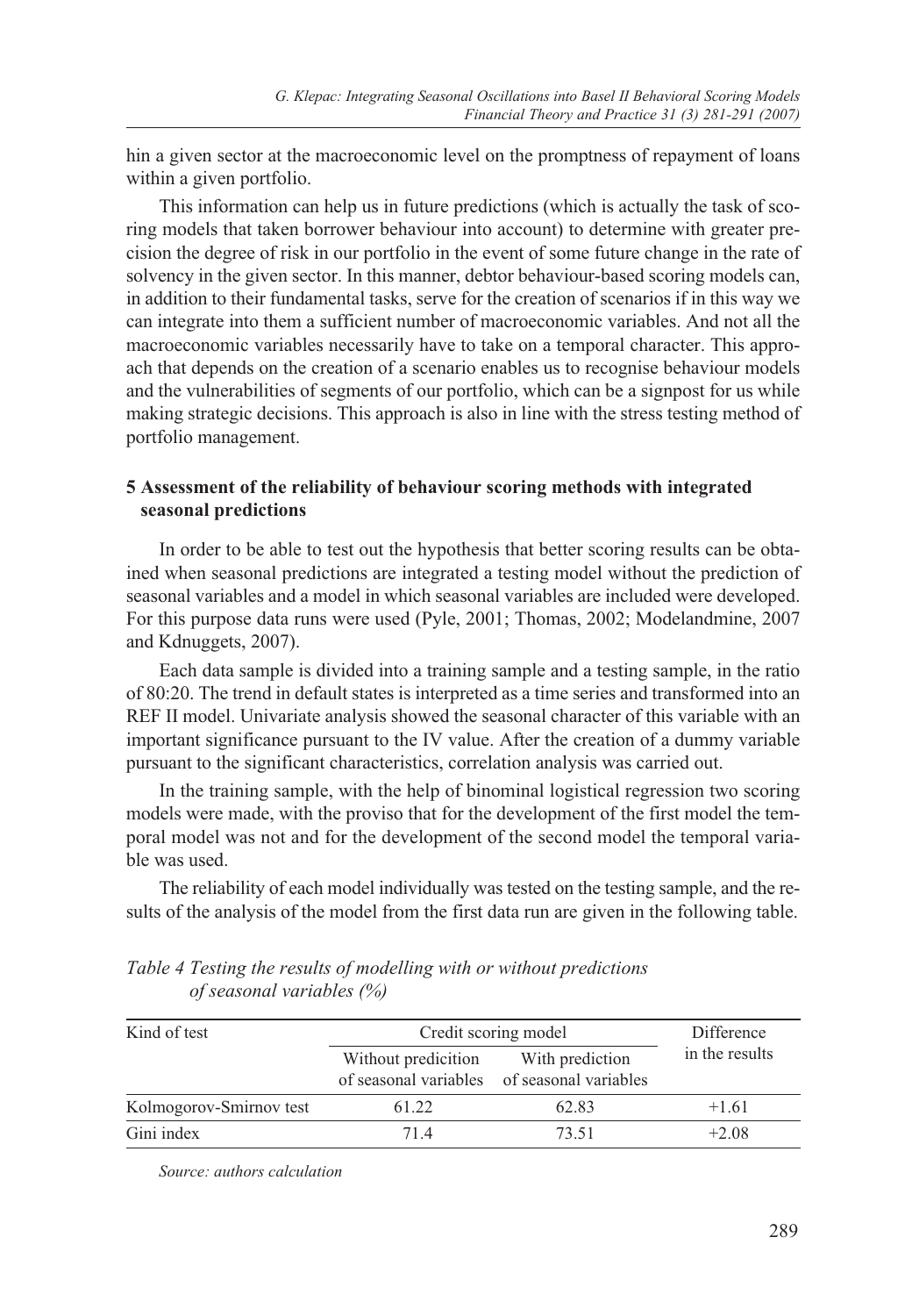From this table it can be seen that the model in which seasonal variables are predicted gives more reliable results than the model in which they are not included.

Three more data samples from the sources mentioned were also tested out, and the results obtained confirm the hypothesis erected.

It is necessary to take into account the effect of seasonality apparent in an outcome period longer or shorter than a year because within the outcome period of precisely within a single year we will eliminate the effect of seasonality.

### **6 Conclusion**

Although during the construction of behavioural scoring models there tends to be the effect of neglecting seasonal impacts via the maximum enlargement of the outcome periods, this approach is inappropriate when we want to predict the debt-servicing promptness of customers for risky products for periods that are shorter than a year (three months, for example) or that do not overlap with the calendar beginnings and endings of the year. In this case for more exact prediction, seasonal factors and influences are significant for us.

Furthermore, seasonal factors can improve the results of scoring models, as is visible from the presented reliability assessment of models in which seasonal impacts are and are not predicted. Models in which seasonal influences are predicted give better results, particularly within shorter observed outcome periods.

The proposed model heightens rather than flattens seasonal factors, which is particularly important in the case of outcome periods of less than a year, and in this manner it allows more precise predictions.

The methodology proposed, furthermore, gives a solution of how to integrate into scoring models time series as predictors, introducing into them both macroeconomic and microeconomic factors. This is particularly significant since it facilitates, through the scoring models, a better understanding of portfolio structure, the patterns of behaviour of members of the portfolio, and gives answers about how certain factors (including macroeconomic) have a direct effect on the concrete portfolio.

This methodology can be used during the development of behavioural scoring models for risk evaluation with respect to potential frauds in financial operations, and in all of the behavioural scoring models from the domain of the financial sector related to the Basel II standards.

The methodology does not necessarily need to be applied to risk assessment in the strict sense, but can be used during the creation of a strategy for increasing market share. Thus for example, while a marketing campaign is being devised, during which the wish is to attract new clients to a financial institution, risk profile criteria have to be considered while the target group is being defined. In this manner we have to aim for the optimisation of the risk in the portfolio over a longer period if this is, for example, the strategic decision we have made.